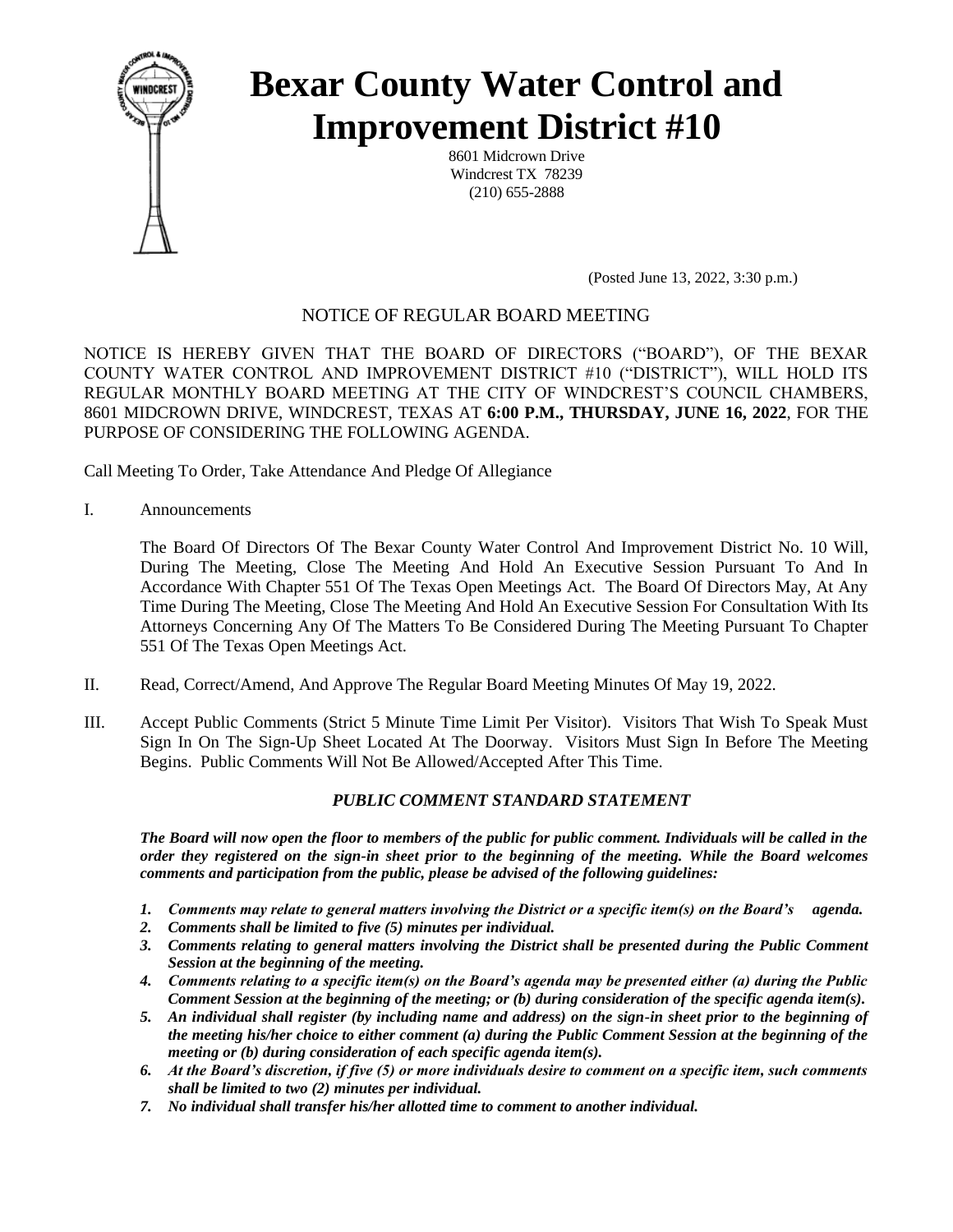- *8. If (a) an individual needs a translator to translate his/her public comments, and (b) the Board is not providing translation equipment that allows the Board to hear translated public comments simultaneously, the comments of an individual using a translator shall be limited to ten (10) minutes per individual.*
- *9. Comments should be directed to the entire Board and not to one individual member of the Board.*
- *10. The Board strives to maintain open, courteous and respectful communications with the public. Please extend the same courtesy to the Board when addressing your comments.*
- *11. While individuals are free to express their opinions, whether positive or critical of any act, omission, policy, procedure, program, or service of the District and/or the Board, the Board does expect that all individuals shall exercise decorum during the conduct of the meeting. Any individual engaging in disruptive behavior, including shouting, the use of vulgar language or gestures, or derogatory comments and statements intended to incite a breach of the peace, and/or preventing, interfering, or otherwise obstructing a lawfully called meeting, may be asked to leave the meeting.*

*Pursuant to Section 551.042 of the Texas Open Meetings Act, the Board may not deliberate or decide on any inquiry or concern raised by a member of the public or member of the Board that has not been posted on the agenda. The Board may, however, consider a proposal to place the subject on the agenda for a future meeting, or respond to a question presented to the Board if the response is limited to either a statement of specific factual information or a recitation of existing policy.*

#### IV. CONSENT ITEMS

A.The Board Will Deliberate And May Take Action On A Resolution Ratifying The District General Manager's Payment To Ferguson Waterworks In The Amount Of \$669.80 For The Purchase Of Parts and Supplies To Be Used In The Water Line Crossings On Windrock Drive In Connection With The Installation Of New Water Lines On Windrock Drive That Will Become Part Of The District's Water Utility System And Which Is Included In The District's 2021-2022 Capital Improvements Plan. *(BCWCID10 CIP)*

B. The Board Will Deliberate And May Take Action On A Resolution Ratifying The District General Manager's Payment To Ferguson Waterworks In The Amount Of \$9,620.54 For The Purchase Of Valve Boxes To Be Installed In The Water Line Crossings On Windrock Drive In Connection With The Installation Of New Water Lines On Windrock Drive That Will Become Part Of The District's Water Utility System And Which Is Included In The District's 2021-2022 Capital Improvements Plan. *(BCWCID10 CIP)*

C. The Board Will Deliberate And May Take Action On A Resolution Ratifying The District General Manager's Payment To Sunbelt Rentals In The Amount Of \$1,036.59 For The Rental Of A Wacker To Be Used For Compacting The Trench For The Water Line Crossings On Windrock Drive In Connection With The Installation Of New Water Lines On Windrock Drive That Will Become Part Of The District's Water Utility System And Which Is Included In The District's 2021-2022 Capital Improvements Plan. *(BCWCID10 CIP)*

D. The Board Will Deliberate And May Take Action On A Resolution Ratifying The District General Manager's Payment To Republic Services In The Amount Of \$5,686.03 For Equipment Rental For The Removal Of Soil From The Water Line Crossings On Windrock Drive In Connection With The Installation Of New Water Lines On Windrock Drive That Will Become Part Of The District's Water Utility System And Which Is Included In The District's 2021-2022 Capital Improvements Plan. *(BCWCID10 CIP)*

E.The Board Will Deliberate And May Take Action On A Resolution Ratifying The District General Manager's Payment To B&S Contracting In The Amount Of \$6,860.00 For Work On Replacement Of Curbs On Windrock Drive In Connection With The Installation Of New Water Lines On Windrock Drive Which Is Part Of The District's Water Utility System And Which Is Included In The District's 2021-2022 Capital Improvements Plan. *(BCWCID10 CIP)*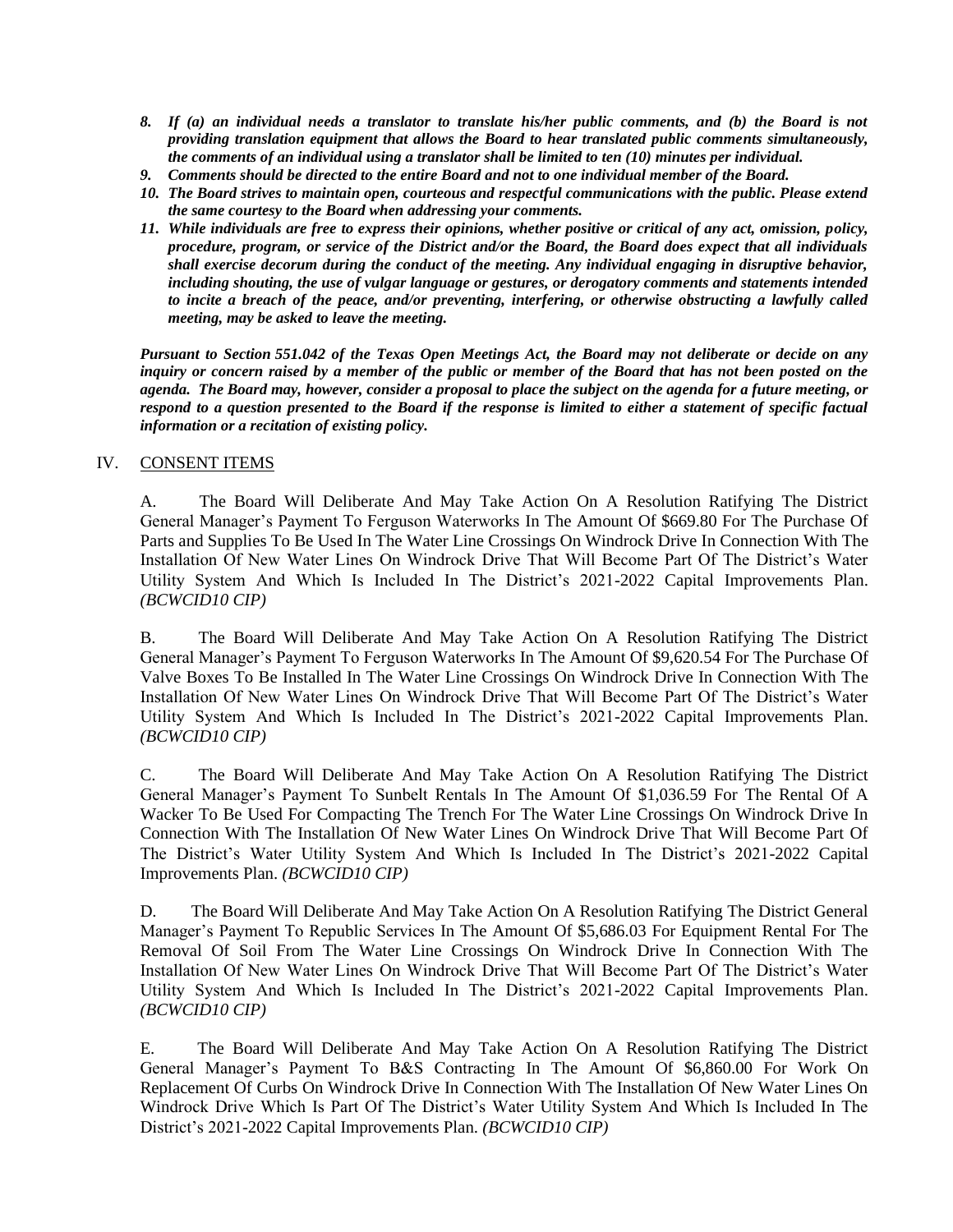#### V. ITEMS FOR INDIVIDUAL CONSIDERATION:

A. The Board Will Deliberate And May Take Action On A Request From Mrs. Fritz At, 234 Driftwind Drive, For A Water Adjustment Due To A High Bill.

B. Presentation By The District's General Manager And The District's Engineer Regarding The District's 2021 And 2022 Capital Improvements Plan; And Board Deliberation Regarding The District's 2021 And 2022 Capital Improvements Plan.

C. The Board Will Discuss And Receive An Update On The Action That The District General Manager Has Done Regarding The Loss Of Power At City Hall During The February 3, 2022 Freeze Causing The District's SCADA System To Become Disabled At A Critical Time, And May Take Action On Available Options To Prevent Future Losses Of Power At City Hall And The Disabling Of The District's SCADA System.

# VI. BRIEFING SESSION

A. Statement Of Operations And Investment Report. Summary Of Income And Expenses For Previous Month. In-Depth Report On Areas That Experienced Significantly Higher Or Lower Levels Than Expected. Update On Investments, Including Balances, Rates Of Return, Maturity Dates, And Market Conditions.

B. Manager's Report. Summary Of Significant Activity That Affected Operations Or Has Potential Of Affecting Operations. Includes Personnel Update, Significant Expenditures, Weather Conditions, Capital Improvement Project Status, Operational Statistics, And Responses To Inquiries From The Board And / Or Visitors.

VII. The Regular Session Of The June 16, 2022, Regular Board Meeting Is Hereby Recessed To Hold An Executive Session And Discuss The Matters Listed Below Pursuant To Sections 551.071 And 552.074 Of The Texas Open Meetings Act.

# VIII. EXECUTIVE SESSION

A. To Deliberate The Employment, Evaluation, Reassignment, Duties, Discipline, Or Dismissal Of The District's Employees, Including The District's General Manager As Authorized By Texas Government Code § 551.074.

B. To Consult With And Seek Advice From The District's Attorneys Regarding Legal Issues Involving Cause No. 2022CI06877; City Of Windcrest, Texas, Plaintiff, Vs. Bexar County Water Control And Improvement District No. 10; Sue Alexander, In Her Official Capacity As Board President; Fernando Richards, Jr., In His Official Capacity As Board Vice-President; Eugenia Snead, In Her Official Capacity As Board Treasurer; Diana Tuttle, In Her Official Capacity as Board Secretary; And Rick Cockerham, In His Official Capacity As Board Director, Defendants; In The District Court, 225<sup>th</sup> Judicial District, Bexar County, Texas; As Authorized By Texas Government Code § 551.071

C. The Board Will Consult With The District's Legal Counsel In A Closed Session, As Authorized By Texas Government Code § 551.071(2), To Discuss And Seek Advice Upon One Or More Matter(s) In Which The Duty Of The Attorney To The District Under The Texas Disciplinary Rules Of Professional Conduct Of The State Bar Of Texas Clearly Conflicts With Chapter 551, Texas Government Code.

\*\*As Used Herein, "Closed Meeting" Shall Have The Definition Ascribed To That Term By Texas Government Code § 551.001. As Required By Texas Government Code § 551.102, The Final Action, Decision, Or Vote On A Matter Deliberated In A Closed Meeting Will Be Made In An Open Meeting\*\*